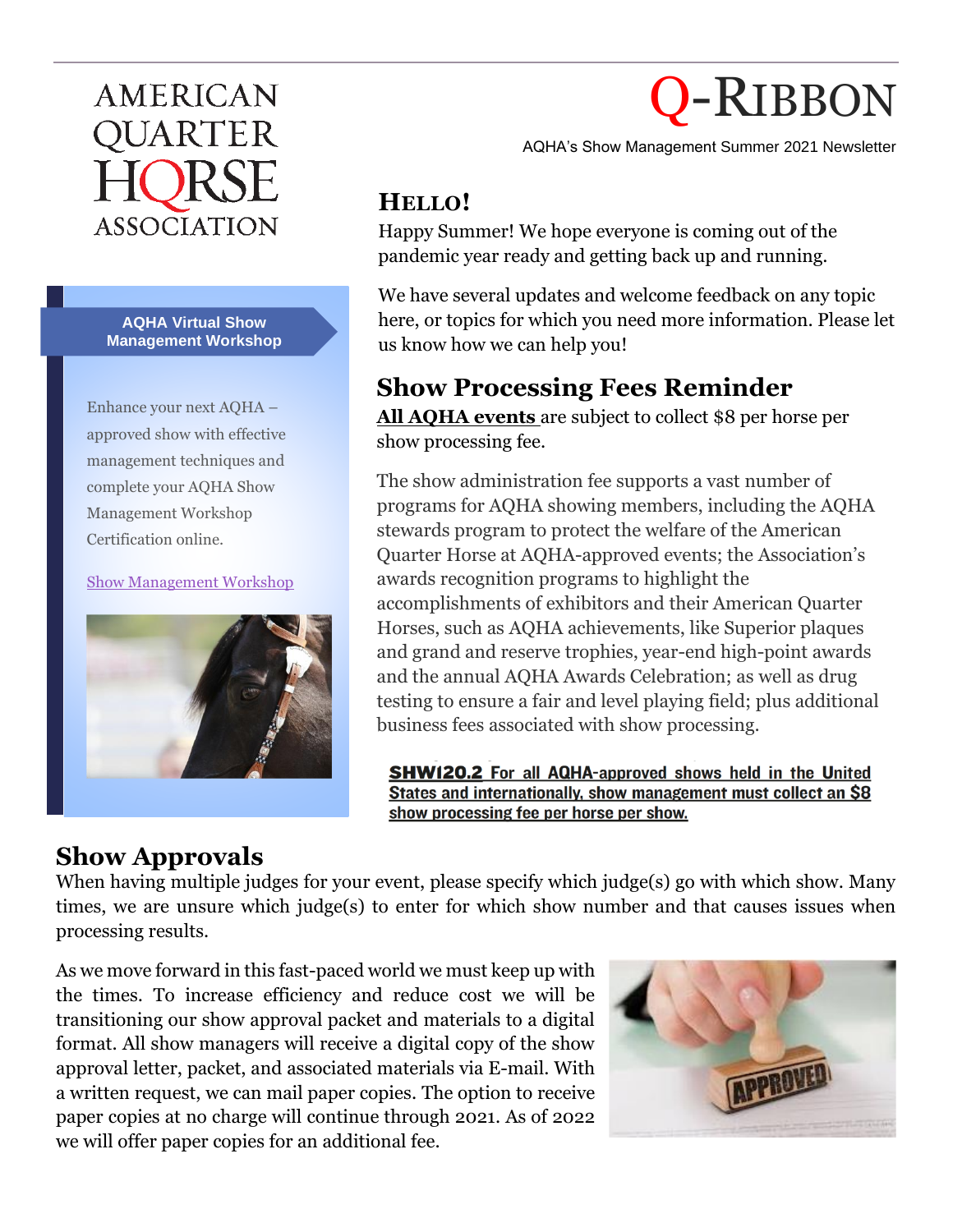Please be sure your contact information is update to date on your AQHA membership, so you do not miss anything from us.

Thank you for your patience as we make this transition!

#### **Show Approval Late Fees**

Late fees were relaxed last year due to the many unknown factors that COVID threw at us. This year we are back on track with show approval fees. Please keep in mind the following late fees are applied at the time **the fully completed application and required approval fee is received in AQHA's office**. This means if an incomplete application is received prior to the deadline but the missing information and/or fees is received after the deadline, late fee will be accessed to the time frames listed below.



We suggest the show approval application be submitted within 60 – 90 days after the conclusion of the current year's event. This is to help secure dates on the AQHA show calendar as well as potentially get the next year's show approval information out to exhibitors sooner.

SHW105. SHOW APPLICATION LATE FEES are determined by the date the fully completed application and required approval fee is received in AQHA's office. SHW105.1

\$200 - 90-119 days prior to show date

\$400 - 60-89 days prior to show date

\$1,000 - less than 59 days prior to show date and subject to denial

#### **VRH Show Results**

If you have a full VRH Show, please be sure to include judge cards for the all-around classes. The current 4.0 computer system does not figure those placings, so we need a judge card just like any other class. Please be sure to remove all ineligible entries from the all-around classes on your roster.

Attached is a resource you may find very helpful. This is an excel spreadsheet program that will calculate the all-around standing for you. Also attached are instructions on how to use the program.

|               | <b>START</b><br>Ŵ<br><b>VRH ALL-AROUND TABULATIONS</b> |        |  |        |  |        |  |                                                            |  |                |               |                |               |                            |                      |
|---------------|--------------------------------------------------------|--------|--|--------|--|--------|--|------------------------------------------------------------|--|----------------|---------------|----------------|---------------|----------------------------|----------------------|
| <b>BACK</b>   | <b>DIVISION</b>                                        | 188000 |  | 183000 |  | 182000 |  | 180000                                                     |  | 181000         |               | 184000         |               |                            |                      |
| <b>NUMBER</b> | <b>OPEN ALL AGE</b>                                    |        |  |        |  |        |  | LACING POINTS PLACING POINTS PLACING POINTS PLACING POINTS |  | <b>PLACING</b> | <b>POINTS</b> | <b>PLACING</b> | <b>POINTS</b> | <b>TOTAL PENCIL POINTS</b> | <b>FINAL PLACING</b> |
|               |                                                        |        |  |        |  |        |  |                                                            |  |                |               |                |               |                            |                      |
|               |                                                        |        |  |        |  |        |  |                                                            |  |                |               |                |               |                            |                      |
|               |                                                        |        |  |        |  |        |  |                                                            |  |                |               |                |               |                            |                      |
|               |                                                        |        |  |        |  |        |  |                                                            |  |                |               |                |               |                            |                      |
|               |                                                        |        |  |        |  |        |  |                                                            |  |                |               |                |               |                            |                      |
|               |                                                        |        |  |        |  |        |  |                                                            |  |                |               |                |               |                            |                      |
|               |                                                        |        |  |        |  |        |  |                                                            |  |                |               |                |               |                            |                      |
|               |                                                        |        |  |        |  |        |  |                                                            |  |                |               |                |               |                            |                      |

This can be used to double check the standings as produced by your show program, or to figure the standings if your show program does not do that for you.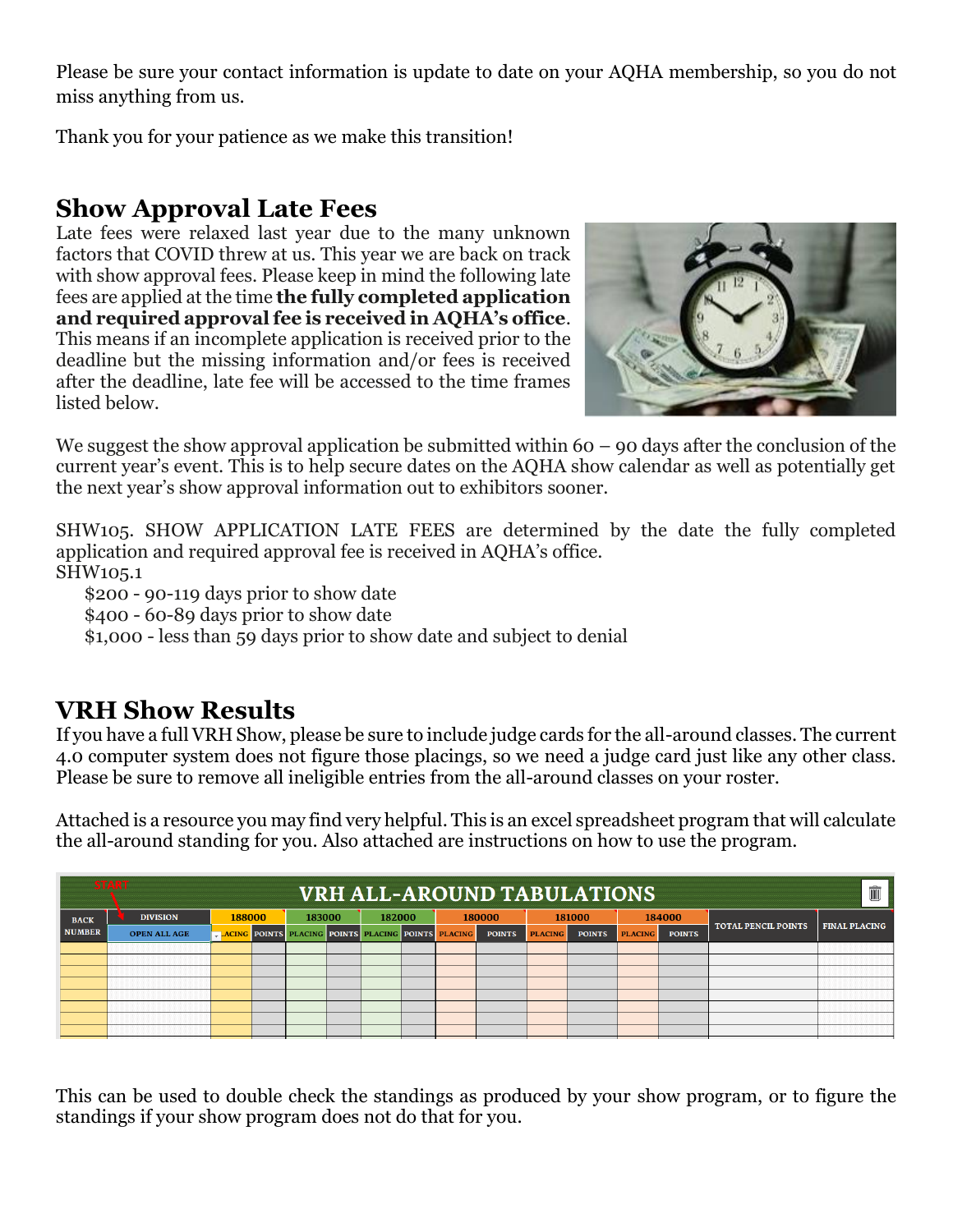### **Results Reminders**

We are struggling to get show results worked in a timely manner and need your help. The more accurate and clean the data comes in, the faster we can process show results. Please use the online show results upload system to check your roster / judge card excel spreadsheet (R/J file) before sending.

- 1. R/J file produced for AQHA processing
	- a. Please be sure exhibitor ID#'s and horse registration #'s are filled in and accurate
- 2. No need to include scratched entries
- 3. We receive many cards that are not clear as to which entries are Level 2 and which are Level 3 when all entries are completed on the Level 3 card only. Please be sure to indicate which are the Level 2 entries on the Level 3 card and complete the Level 2 card's placings. As well, ensure the R/J file reflects the accurate entries.
- 4. Check memberships youth exhibitors need an individual youth membership and amateur exhibitors need an individual amateur membership that are through the dates of your show.
- 5. Use staples and paperclips sparingly. Our process is to remove those in order to scan the documents into our document repository so the fewer the better.
- 6. Check the places of the judge's cards against what is entered in the show system. Our process is to validate each placing on each card and we often find placings that were not entered correctly. This has a potential to cause problems down the road, such as with all around placings.
- 7. Use the current AQHA forms provided in your show approval packet. Many forms have been updated – such as the membership form and lists. If you are using an old form the correct fees are not being collected.
- 8. Return the Fee Summary Sheet provided in your approval packet indicating how many horses for which the show administration fee is being paid.



### **Achievements and Awards**

AQHA is proud to partner with MTM Recognition for our trophy and awards needs. They are producing many of our show achievement awards, such as All-Arounds and AQHA Champions. MTM provides an online Trophy Case where earned achievements can be accessed. This makes it easy to order new and duplicate awards.

Upon earning a new accomplishment, AQHA members will receive an e-mail from MTM Recognition with instructions on how to log on to their website along with a promo code to apply towards their complimentary award. Please be

aware that each promo code is unique to the associated award and cannot be applied to any other trophy! If AQHA does not have an e-mail on file, then a letter will be mailed instead.